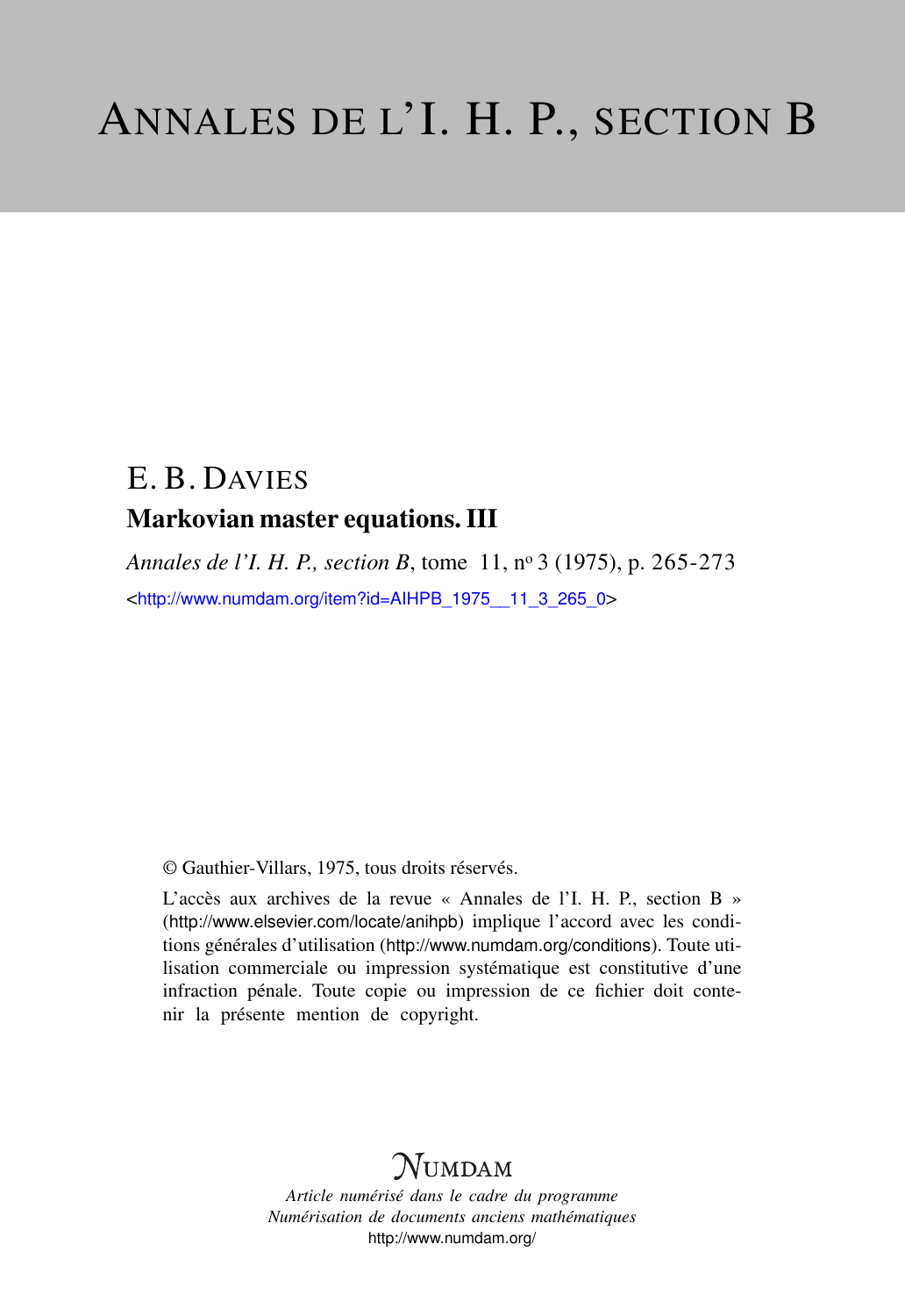## Markovian master equations. III

by

#### E. B. DAVIES

St. John's College, Oxford, England

 $ABSTRACT. - We discuss the relationship between two recent series of$ papers concerning the form in the weak coupling limit of the solutions of certain evolution equations in a Banach space.

RESUME. - Nous discutons la relation entre deux series recentes d'articles concernant la forme dans une limite faible des solutions de certaines equations d'évolution dans une espace de Banach.

### 1. INTRODUCTION

In the last three years two series of papers have appeared studying Banach space evolution equations of the form

$$
\frac{df}{dt} = \{ Z + \lambda A(t) \} f(t) \qquad (1.1)
$$

in the weak coupling limit,  $\lambda \rightarrow 0$ . While the technical hypotheses of these papers are very different, the conclusions are so similar that an attempt to find a common core is clearly required.

The first series  $[I]$ -[5]  $[10]$ , which we shall call the « abstract » approach, takes such an evolution equation on a Banach space  $\mathscr B$  with a projection P and studies the form of P $f(t)$  in the limit  $\lambda \rightarrow 0$ , where  $f(t)$  is a solution

Annales de l'Institut Henri Poincaré - Section B - Vol. XI, n° 3 - 1975.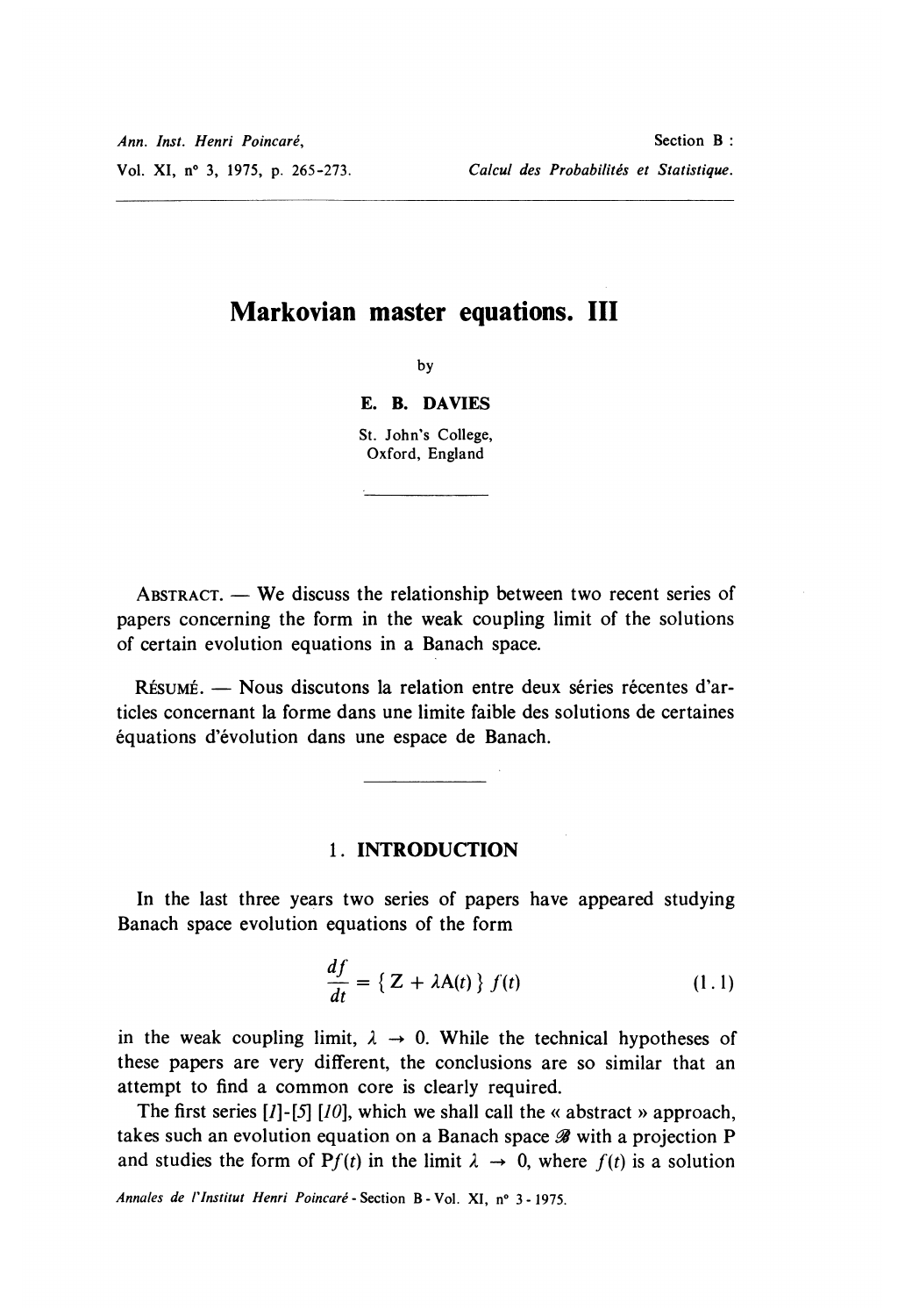of the evolution equation and  $Pf(0) = f(0)$ . The second series [6]-[9], which we shall call the « stochastic » approach, studies the evolution in a Banach space  $\mathscr{B}_0$  under the assumption that A(t) is a random timedependent operator, and studies the form of the expected value of  $f(t)$  in the limit  $\lambda \rightarrow 0$ . We list some of the significant ways in which one approach goes beyond the other.

(1) The abstract approach has only considered the case where  $A(t)$  is independent of t, while the stochastic approach has only considered the case where the free evolution is trivial, that is  $Z = 0$ .

(2) The stochastic approach has allowed unbounded operators  $A(t)$ while the abstract approach has only been carried out for bounded  $A(t)$ .

(3) The stochastic approach uses probabilistic notions and so is more particular than the abstract approach.

(4) The stochastic approach assumes that the mean value of the operator  $A(t)$  vanishes, while this condition is not necessary to the abstract approach.

In Section 2 of this paper we shall outline an extension of the abstract approach which includes the essential properties of the stochastic approach. We do not, however, allow  $A(t)$  to be unbounded since this necessitates further complications, such as the introduction of a scale of Banach spaces [9]. In Section 3 we make more precise how the theorems of the stochastic approach may be extracted, concluding with a comparison of our estimates with those in [9]. Section 4 is devoted to the study of an alternative abstract version of the stochastic approach [7].

#### 2. THE GENERAL THEORY

We let P be a projection of norm one on a Banach space  $\mathscr B$  and put  $\mathscr{B}_0 = \mathbb{P}\mathscr{B}$  and  $\mathscr{B}_1 = (1 - \mathbb{P})\mathscr{B}$  so that  $\mathscr{B} = \mathscr{B}_0 \oplus \mathscr{B}_1$ .

We let  $A(t)$  be a strongly continuous bounded operator valued function on  $\mathscr B$  and wish to consider the evolution equation

$$
f'(t) = \lambda A(t) f(t) \tag{2.1}
$$

which is equivalent to the integral equation

$$
f(t) = f(0) + \lambda \int_{s=0}^{t} A(s)f(s)ds.
$$
 (2.2)

We suppose that

$$
PA(t)P = 0 \tag{2.3}
$$

Annales de l'Institut Henri Poincaré - Section B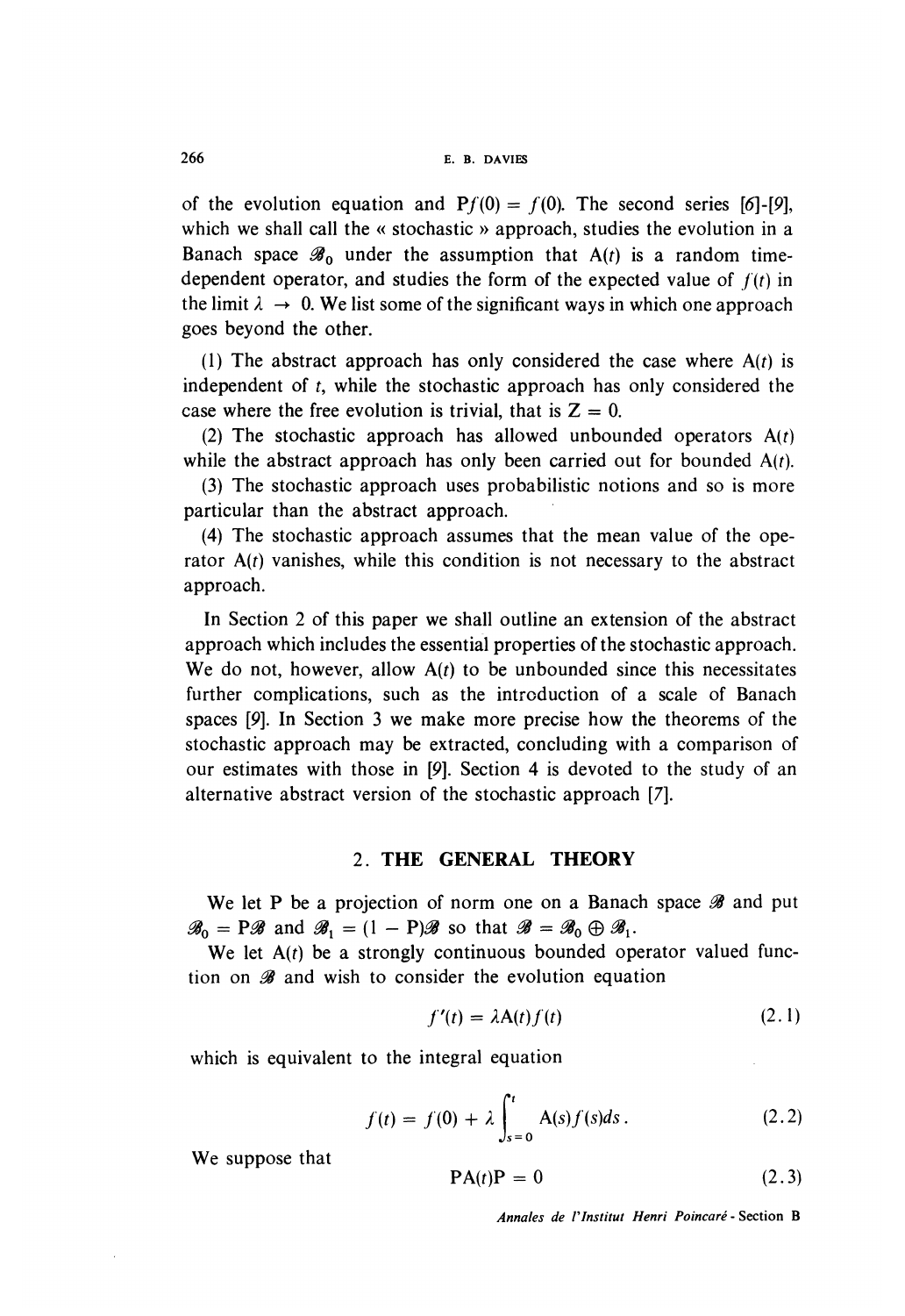for all  $t \geq 0$  and put

$$
B(t) = (1 - P)A(t)(1 - P).
$$
 (2.4)

Then we consider the operator equation in  $\mathscr B$ 

$$
\frac{\partial}{\partial t} \mathbf{V}_{\lambda}(t, s) \phi = \lambda \mathbf{B}(t) \mathbf{V}_{\lambda}(t, s) \phi \qquad (2.5)
$$

where  $\phi \in \mathcal{B}$  and  $0 \le s \le t < \infty$ , or the equivalent integral equation

$$
\mathbf{V}_{\lambda}(t, s) = 1 + \lambda \int_{u=s}^{t} \mathbf{B}(u) \mathbf{V}_{\lambda}(u, s) ds. \qquad (2.6)
$$

It is easy to show that

$$
PV_{\lambda}(t, s) = V_{\lambda}(t, s)P = P.
$$
 (2.7)

The equation (2.2) may now be replaced by the equivalent

$$
f(t) = V_{\lambda}(t, 0) f(0)
$$
  
+  $\lambda \int_{s=0}^{t} V_{\lambda}(t, s) \{PA(s)(1 - P) + (1 - P)A(s)P\} f(s) ds$ . (2.8)

Then if  $Pf(0) = f(0) = a \in \mathscr{B}_0$ 

$$
Pf(t) = a + \lambda \int_{s=0}^{t} PA(s)(1 - P)f(s)ds
$$
 (2.9)

and

$$
(1 - P)f(s) = \lambda \int_{u=0}^{s} V_{\lambda}(s, u)(1 - P)A(u)Pf(u)du.
$$
 (2.10)

Putting

$$
x_{\lambda}(\lambda^2 t) = \mathbf{P}f(t) \tag{2.11}
$$

and using (2.3) we obtain the integral equation in  $\mathscr{B}_0$ ,

$$
x_{\lambda}(\lambda^2 t) = a + \lambda^2 \int_{s=0}^t \int_{u=0}^s \text{PA}(s) V_{\lambda}(s, u) A(u) P x_{\lambda}(\lambda^2 u) du ds \qquad (2.12)
$$

upon which all our subsequent calculations are based. Putting  $\lambda^2 t = \tau$ and  $\lambda^2 u = \sigma$  this may be rewritten as

$$
x_{\lambda}(\tau) = a + \int_{\sigma=0}^{\tau} \mathbf{K}_{\lambda}(\tau, \sigma) x_{\lambda}(\sigma) d\sigma \qquad (2.13)
$$

where

$$
K_{\lambda}(\tau, \alpha) = \int_{s=\lambda^{-2}\sigma}^{\lambda^{-2}\tau} PA(s)V_{\lambda}(s, u)A(u)Pds.
$$
 (2.14)

Vol. XI, n° 3 - 1975.

 $18\,$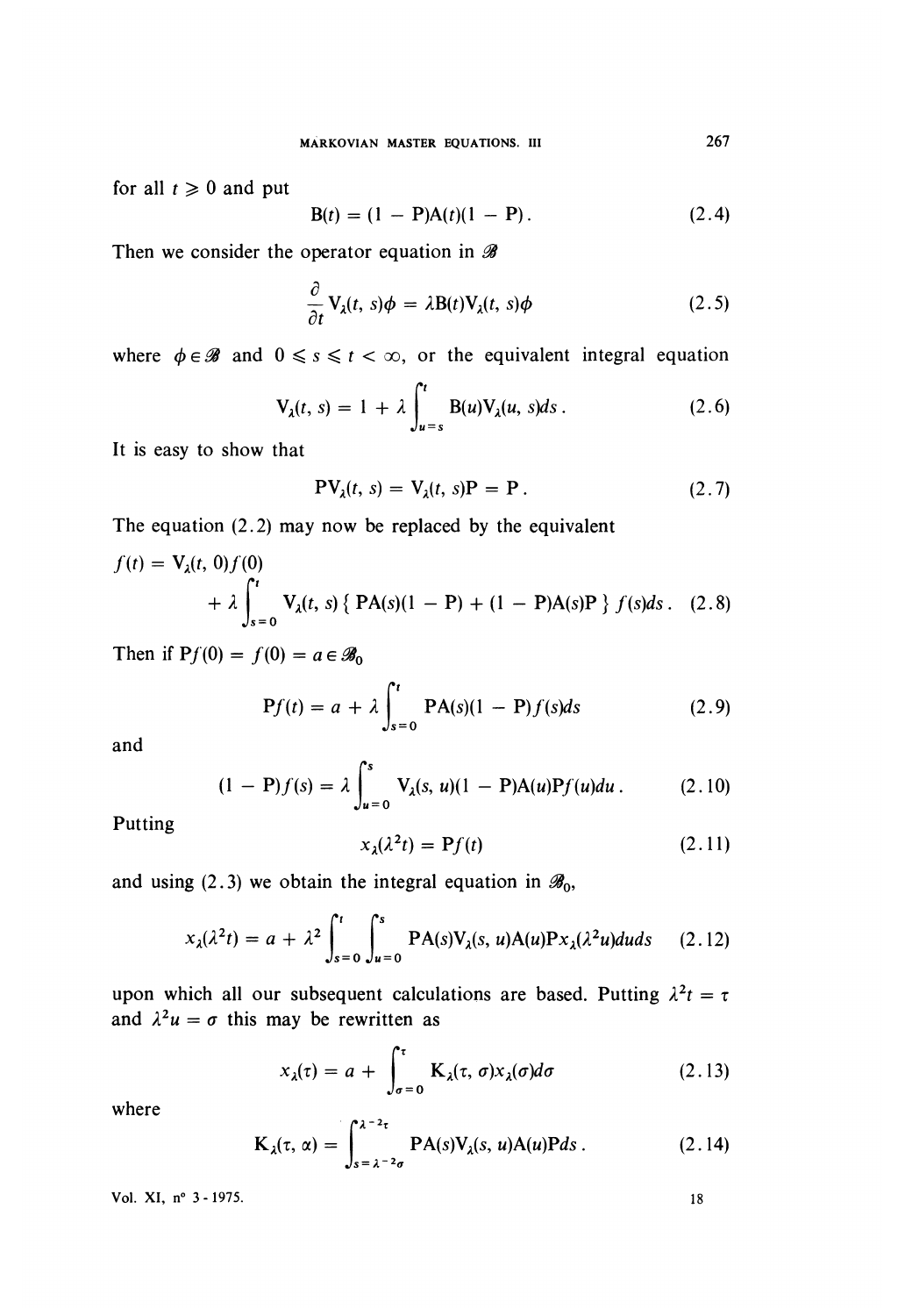268 E. B. DAVIES

This is an operator valued Volterra integral equation which we rewrite as

$$
x_{\lambda} = a + \tilde{K}_{\lambda} x_{\lambda} \tag{2.15}
$$

on the Banach space

$$
X = C \{ [0, \tau_0], \mathscr{B}_0 \}
$$
 (2.16)

of continuous  $\mathscr{B}_0$ -valued functions on [0,  $\tau_0$ ], where  $\tau_0$  is an arbitrary finite number.

THEOREM 2.1. — Suppose that for all 
$$
|\lambda| \le 1
$$
 and all  $0 \le \sigma \le \tau \le \tau_0$ 

$$
|| K_{\lambda}(\tau, \sigma) || \leqslant C. \tag{2.17}
$$

Suppose also that the operators  $\tilde{K}_{\lambda}$  on X converge strongly to the Volterra operator  $\tilde{K}_0$  on X with constant kernel  $K_0$ . Then

$$
\lim_{\lambda \to 0} x_{\lambda}(\tau) = e^{\mathbf{K}_0 \tau} a \tag{2.18}
$$

uniformly for  $0 \leq \tau \leq \tau_0$ .

*Proof.* — This is a minor variation of corresponding results in [3] [4].

In order to investigate further the convergence of the operators  $\tilde{K}_\lambda$  we expand

$$
V_{\lambda}(s, u) = 1 + \lambda \int_{x_1=u}^{s} B_{x_1} dx_1 + \lambda^2 \int_{x_2=u}^{s} \int_{x_1=u}^{x_2} B_{x_2} B_{x_1} dx_1 dx_2 + \dots \quad (2.19)
$$

to write  $K_{\lambda}(\tau, \sigma)$  as a sum of an infinite series

$$
\mathbf{K}_{\lambda}(\tau,\,\sigma)=\sum_{n=0}^{\infty}\lambda^{n}\mathbf{K}_{\lambda}^{(n)}(\tau,\,\sigma)\tag{2.20}
$$

where

$$
K_{\lambda}^{(0)}(\tau,\,\sigma)=\int_{s=\sigma\lambda^{-2}}^{\tau\lambda^{-2}}PA_{s}A_{\sigma\lambda^{-2}}Pds
$$
 (2.21)

$$
\mathbf{K}_{\lambda}^{(1)}(\tau,\,\sigma)=\int_{s=\sigma\lambda^{-2}}^{t\lambda^{-2}}\int_{x=\sigma\lambda^{-2}}^{s}\mathbf{P}\mathbf{A}_{s}\mathbf{B}_{x}\mathbf{A}_{\sigma\lambda^{-2}}\mathbf{P}dxds\qquad \qquad (2.22)
$$

with similar expressions for larger  $n$ . Each of these integral kernels is estimated by a procedure adapted to the application [3] [4]. The estimates which are relevant to the stochastic application are the following.

THEOREM  $2.2$ .  $-$  Suppose that for all integers n and all

 $0 \leq u \leq x_1 \leq \ldots \leq x_n \leq s < \infty$ 

$$
||\text{ PA}_{s}B_{x_{n}}B_{x_{n-1}}\ldots B_{x_{1}}A_{u}P|| \leq p(s-x_{n})p(x_{n}-x_{n-1})\ldots p(x_{1}-u)b^{n+2} \quad (2.23)
$$

Annales de l'Institut Henri Poincaré - Section B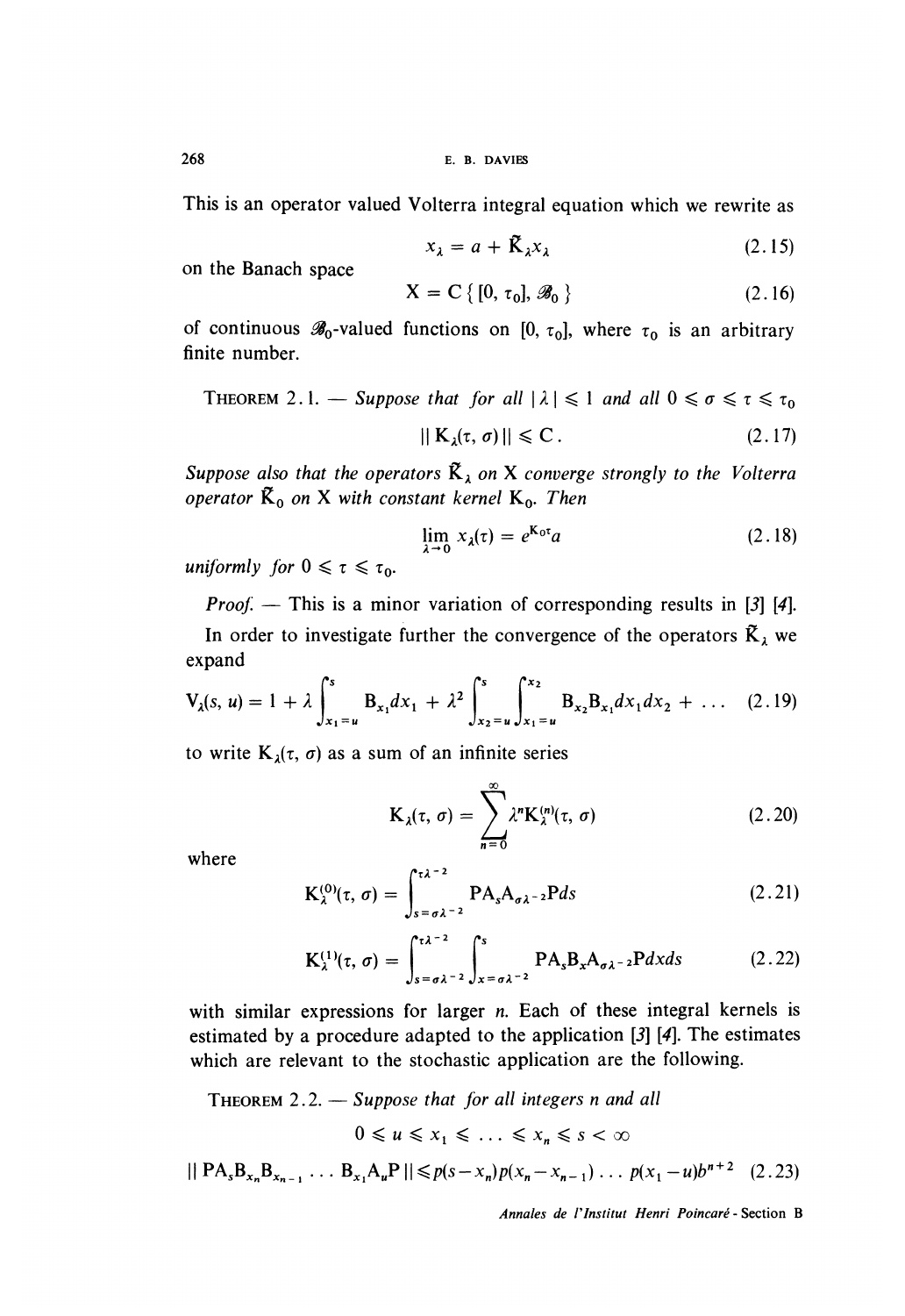where

$$
\int_0^\infty p(t)dt \equiv c < \infty.
$$
 (2.24)

Suppose also that there is a bounded operator  $K_0$  on  $\mathscr{B}_0$  such that for all  $a \in \mathcal{B}_0$  and all integers n

$$
\lim_{\alpha \to \infty} \frac{n+1}{\alpha^{n+1}} \int_{s=0}^{\alpha} \int_{u=0}^{s} u^{n} \mathbf{P} \mathbf{A}_{s} \mathbf{A}_{u} \, du \, ds = \mathbf{K}_{0} a \,. \tag{2.25}
$$

Then the operators  $\tilde{K}_{\lambda}$  on X converge strongly to  $\tilde{K}_{0}$  as  $\lambda \rightarrow 0$ .

 $Proof. -$  We first show that

$$
\lim_{\lambda \to 0} \left\| \sum_{n=1}^{\infty} \lambda^n \widetilde{K}_{\lambda}^{(n)} \right\| = 0. \qquad (2.26)
$$

Since uniform convergence of the kernels implies norm convergence of the operators we examine

$$
\begin{aligned}\n&\Big|\sum_{n=1}^{\infty} \lambda^{n} K_{\lambda}^{(n)}(\tau, \sigma)\Big|\Big| \\
&\leq \sum_{n=1}^{\infty} |\lambda|^{n} \int_{s=\sigma\lambda^{-2}}^{\infty} \int_{x_{n}=\sigma\lambda^{-2}}^{s} \cdots \int_{x_{1}=\sigma\lambda^{-2}}^{x_{2}} \cdot \cdot \cdot \int_{x_{1}=\sigma\lambda^{-2}}^{x_{2}} ||PA_{s}B_{x_{n}}\ldots B_{x_{1}}A_{\sigma\lambda^{-2}}P|| dx_{1}\ldots dx_{n} ds \\
&\leq \sum_{n=1}^{\infty} |\lambda|^{n} b^{n+2} \int_{s=0}^{\infty} \cdots \int_{x_{1}=0}^{x_{2}} p(s-x_{n}) p(x_{n}-x_{n-1}) \ldots p(x_{1}) dx_{1}\ldots dx_{n} ds \\
&\leq \sum_{n=1}^{\infty} |\lambda|^{n} b^{n+2} c^{n+1} = b^{3} c^{2} |\lambda| \{1 - |\lambda| b c\}^{-1}.\n\end{aligned} \tag{2.27}
$$

It now remains to show that the operator  $\tilde{K}_{\lambda}^{(0)}$  converges strongly to  $\tilde{K}_{0}$ . For this it would suffice that the kernel  $K_{\lambda}^{(0)}(\tau, \sigma)$  converged uniformly to  $K_0$ , but our conditions are actually much weaker. We first note that the kernel  $K_{\lambda}^{(0)}(\tau, \sigma)$  is uniformly bounded by (2.23) so it suffices to prove strong convergence on any set of functions which generates X. We choose  $f(\tau) = \tau^n$  a where  $a \in \mathscr{B}_0$ .

$$
(\tilde{K}_{\lambda}^{(0)}f)(\tau) = \int_{\sigma=0}^{\tau} K_{\lambda}^{(0)}(\tau, \sigma) \sigma^n a d\sigma = \int_{\sigma=0}^{\tau} \int_{s=\sigma\lambda^{-2}}^{\tau\lambda^{-2}} \sigma^n P A_s A_{\sigma\lambda^{-2}} a ds d\sigma
$$

$$
= \tau^{n+1} (\tau\lambda^{-2})^{-n-1} \int_{s=0}^{\tau\lambda^{-2}} \int_{u=0}^{s} u^n P A_s A_u a duds. \quad (2.28)
$$

Vol. XI, n° 3 - 1975.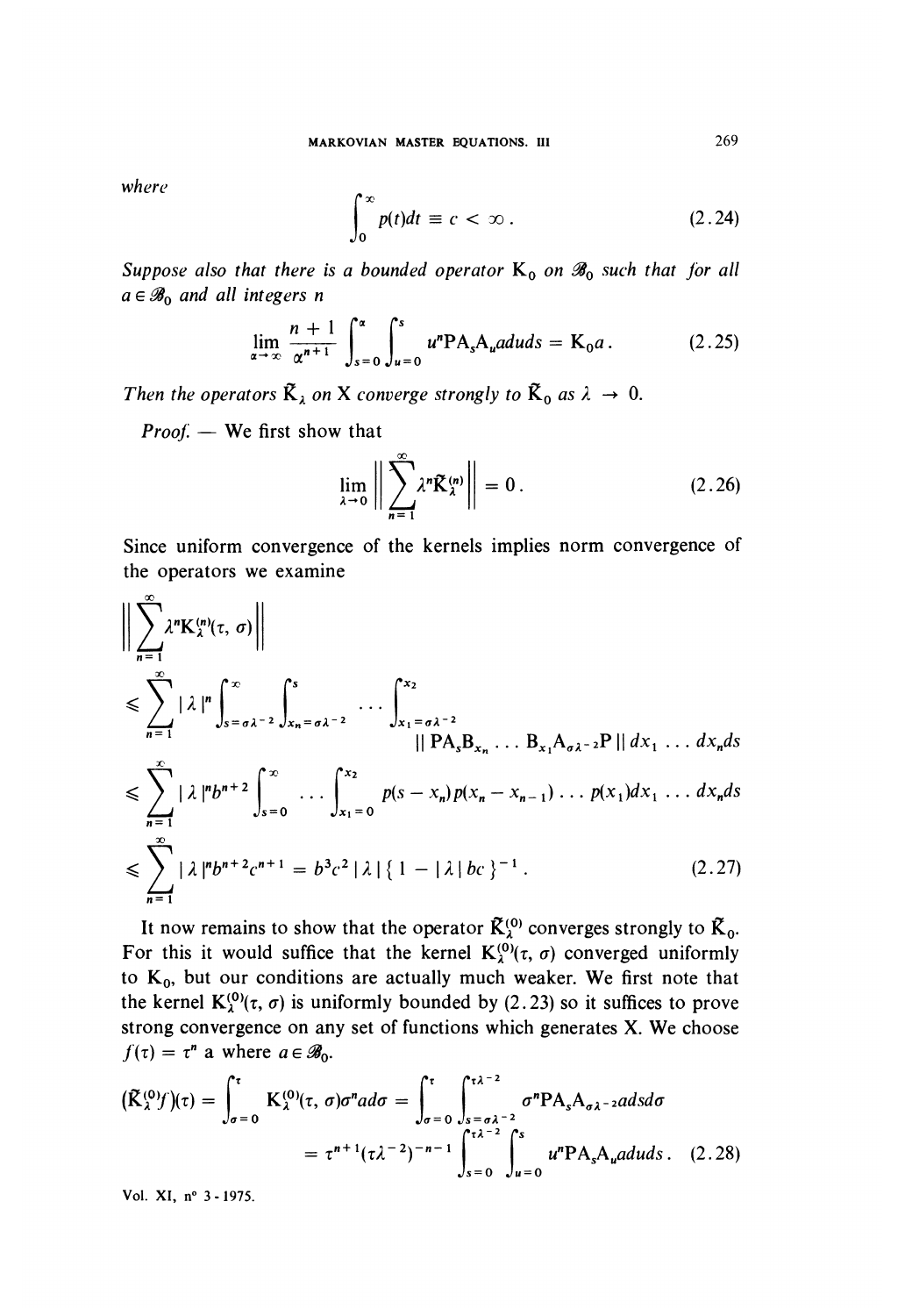270 E. B. DAVIES

This proves that if  $\tau > 0$ 

$$
\lim_{\lambda \to 0} \left( \tilde{K}_{\lambda}^{(0)} f \right) (\tau) = \frac{\tau^{n+1}}{n+1} \, K_0 a = \int_{\sigma = 0}^{\tau} K_0 f(\sigma) d\sigma \tag{2.29}
$$

and also if  $0 < \tau_1 \le \tau_0 < \infty$ , that the convergence is uniform for  $\tau_1 \le \tau \le \tau_0$ . The fact that the convergence is uniform for  $0 \le \tau \le \tau_0$  follows from the bound

$$
||(\tilde{\mathbf{K}}_{\lambda}^{(0)}f)(\tau)|| \leq \frac{\tau^{n+1}}{n+1}c \,||\,a\,|| \tag{2.30}
$$

which is valid for all  $\lambda$ .

#### 3. STOCHASTIC DIFFERENTIAL EQUATIONS

Given a Banach space  $\mathscr{B}_0$  and a probability space  $(\Omega, \mathscr{F}, d\omega)$  we can define the Banach space

$$
\mathscr{B} = \mathcal{L}^{\infty}(\Omega, \mathscr{F}, d\omega, \mathscr{B}_0) \tag{3.1}
$$

as the space of essentially bounded, strongly  $\mathscr{F}$ -measurable,  $\mathscr{B}_0$ -valued functions on  $\Omega$ . The Banach space  $\mathscr{B}_0$  can be identified with the constant functions on  $\Omega$  and the expectation is then a projection  $P : \mathscr{B} \to \mathscr{B}_0$ . Now suppose that for  $0 \le s \le t < \infty$  there are  $\sigma$ -fields  $\mathscr F$  such that if  $0 \leq s \leq s' \leq t' \leq t < \infty$  then

$$
\mathcal{F}_{s'}^{t'} \subseteq \mathcal{F}_{s}^{t} \tag{3.2}
$$

Then the conditional expectation with respect to  $\mathcal{F}'_s$  is a projection  $P'_s$ on  $\mathscr B$  and its range is the subspace of  $\mathscr B$  of those functions measurable with respect to  $\mathcal{F}'_s$ . If  $0 \le s \le t < \infty$  the following equalities may be easily verified.

$$
P = PP_0^t = P_0^t P = P_t^{\infty} P = PP_t^{\infty}
$$
\n(3.3)

$$
P_0^s = P_0^s P_0^t = P_0^t P_0^s \tag{3.4}
$$

$$
\mathbf{P}_t^{\infty} = \mathbf{P}_t^{\infty} \mathbf{P}_s^{\infty} = \mathbf{P}_s^{\infty} \mathbf{P}_t^{\infty}
$$
 (3.5)

$$
||P|| = ||P'_0|| = ||P''_t|| = 1.
$$
 (3.6)

We assume a strong mixing hypothesis of the following form. If  $Pf = 0$ and  $P_0^s f = f$  then for all  $t \ge 0$ 

$$
||\mathbf{P}_{t+s}^{\infty}f|| \leq p(t)||\mathbf{P}_{s}^{\infty}\psi|| \qquad (3.7)
$$

where

$$
\int_0^\infty p(t)dt \equiv c < \infty \,. \tag{3.8}
$$

Annales de l'lnstitut Henri Poincaré - Section B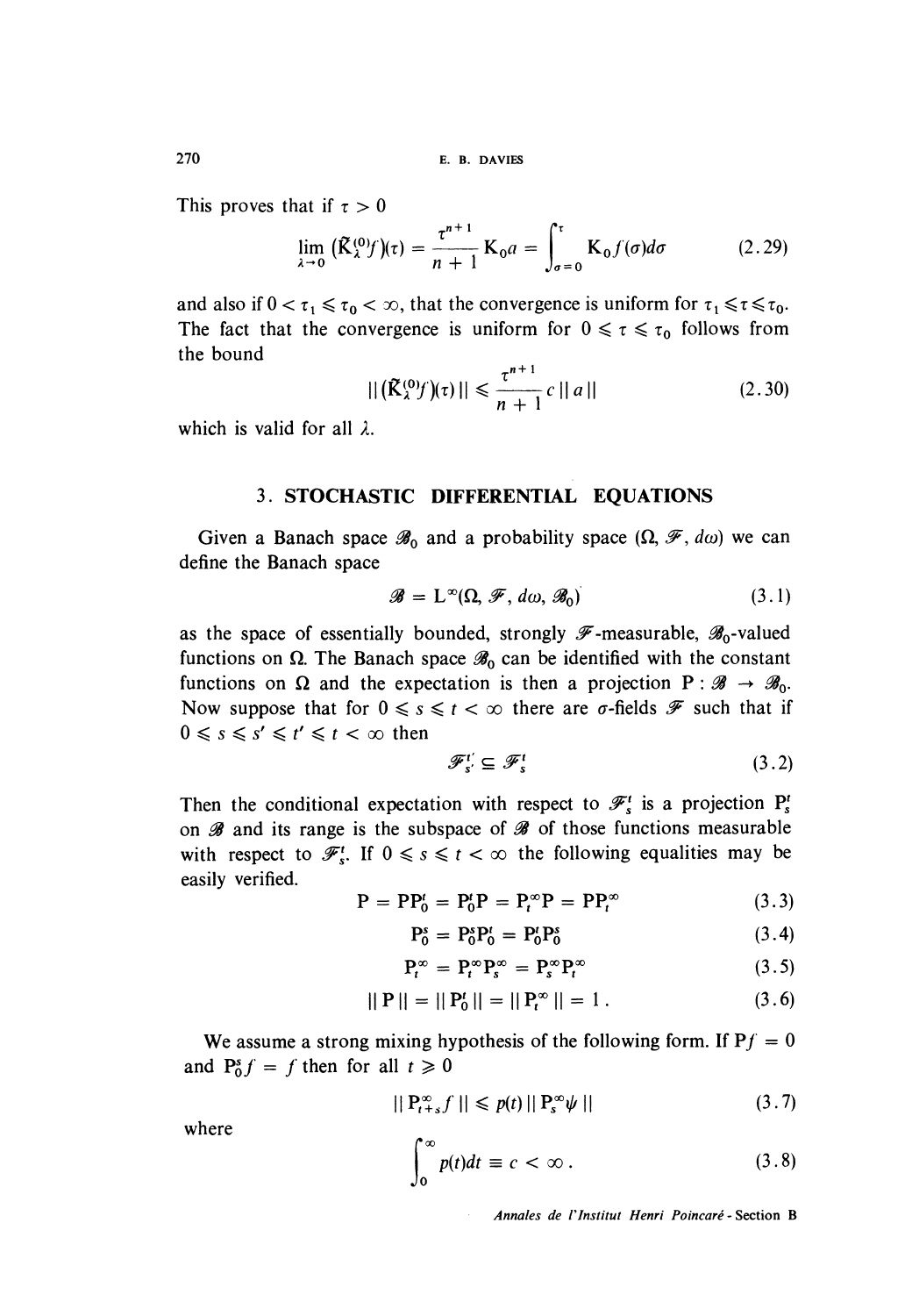This holds in particular if for some  $a > 0$  and all  $t \ge 0$ 

$$
\mathbf{P}_{t+a}^{\infty} \mathbf{P}_0^t = \mathbf{P} \tag{3.9}
$$

that is, if the  $\sigma$ -fields  $\mathscr{F}_0^t$  and  $\mathscr{F}_{t+a}^{\infty}$  are independent.

Given a random operator A(t,  $\omega$ ) on  $\mathscr{B}_0$  which for every  $t \ge 0$  is essentially bounded we define a bounded operator A, on  $\mathscr B$  by

$$
(\mathbf{A}_t f)(\omega) = \mathbf{A}(t, \omega) f(\omega).
$$
 (3.10)

If A(t,  $\omega$ ) is  $\mathscr{F}_t^t$  measurable then for  $0 \le a \le t \le b < \infty$ 

$$
A_t P_0^b = P_0^b A_t, \qquad A_t P_a^{\infty} = P_a^{\infty} A_t.
$$
 (3.11)

Finally we suppose that A(t,  $\omega$ ) has expectation zero for all  $t \ge 0$ , or in operator terms

$$
PAtP = 0.
$$
 (3.12)

Apart from the fact that they allow unbounded operators, the above is essentially the situation of [9]. We now abstract it by supposing that  $\mathscr B$  is a general Banach space with projections P,  $P_0^t$ ,  $P_t^{\infty}$  defined for all  $t \ge 0$ and satisfying (3.3-3.8). We also suppose that  $A_t$  is a strongly continuous operator valued function satisfying  $(3.11)$ ,  $(3.12)$  and also

$$
||A_t|| \leq c \tag{3.13}
$$

for all  $0 \le t < \infty$ .

THEOREM  $3.1.$  - The above conditions imply that (2.23) is satisfied. *Proof.* — If  $a \in \mathcal{B}_0$  then

$$
\mathbf{K} \equiv ||\,\mathbf{P}\mathbf{A}_{s}\mathbf{B}_{x_{n}}\,\dots\,\mathbf{B}_{x_{1}}\mathbf{A}_{u}\mathbf{P}a||
$$
\n
$$
= ||\,\mathbf{P}\mathbf{A}_{s}(1-\mathbf{P})\mathbf{A}_{x_{n}}(1-\mathbf{P})\mathbf{A}_{x_{n-1}}\,\dots\,(1-\mathbf{P})\mathbf{A}_{u}\mathbf{P}a||
$$
\n
$$
= ||\,\mathbf{P}\mathbf{A}_{s}b|| = ||\,\mathbf{P}\mathbf{P}_{s}^{\infty}\mathbf{A}_{s}b||
$$
\n
$$
= ||\,\mathbf{P}\mathbf{A}_{s}\mathbf{P}_{s}^{\infty}b|| \leq c ||\,\mathbf{P}_{s}^{\infty}b|| \tag{3.14}
$$

where

satisfies

$$
b = (1 - P)A_{x_n}(1 - P) \dots (1 - P)A_u Pa \qquad (3.15)
$$

Therefore by (3.7)

$$
k \leq c p(s - x_n) || P_{x_n}^{\infty} b || = c p(s - x_n) || (1 - P) P_{x_n}^{\infty} A_{x_n} (1 - P) \dots (1 - P (A_n P a ||
$$
  
\n
$$
\leq c p(s - x_n) || P_{x_n}^{\infty} A_{x_n} (1 - P) A_{x_{n-1}} \dots (1 - P) A_n P a ||
$$
 (3.17)

 $Pb = 0,$   $P_0^{x_n}b = b$ .

after which we may proceed by induction.

We finally comment that the key estimates required for the above theorems are  $(2.25)$ ,  $(3.7)$ ,  $(3.8)$  and  $(3.13)$ . These correspond respectively to  $(2.14)$ ,  $(2.1)$ ,  $(2.18)$  and  $(2.3)$  of [9].

Vol. XI, n° 3 - 1975.

 $(3.16)$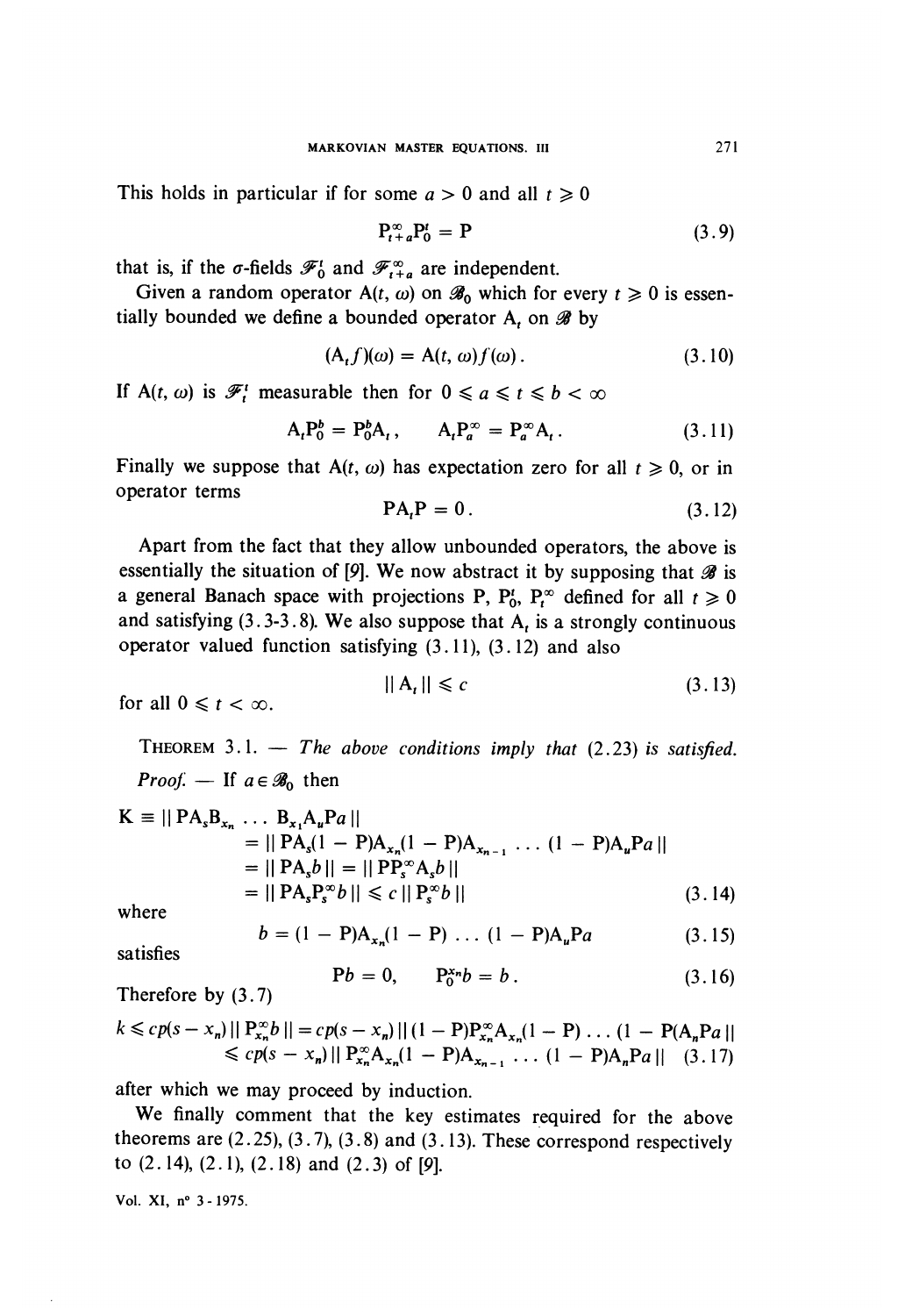### 4. AN ALTERNATWE APPROACH

An alternative approach to the abstraction of the above results on stochastic differential equations has been followed by T. G. Kurtz [7]. In order to compare his work with [3] we reformulate his Theorem 2.2 in our notation, restricting attention to the case where the perturbation is bounded.

Kurtz supposes that  $e^{Zt}$  is a strongly continuous one-parameter contraction semi-group on the Banach space  $\mathscr{B}$ , to that Z is a dissipative operator. He assumes

$$
s - \lim_{\lambda \to 0} \lambda \int_0^\infty e^{-\lambda t} e^{2t} dt = P \tag{4.1}
$$

exists; P is then a projection. Putting  $\mathscr{B}_0 = P\mathscr{B}$  and  $\mathscr{B}_1 = (1 - P)\mathscr{B}$ , it may be seen that Z leaves each subspace  $\mathscr{B}_r$  invariant,  $Z = 0$  on  $\mathscr{B}_0$  and  $Z_1 = P_1 Z$  is one-one on  $\mathcal{B}_1$ . If A is a bounded dissipative operator on  $\mathcal{B}$ then for all  $\lambda > 0$ ,  $\exp(Z + \lambda A)t$  is a one-parameter contraction semigroup on  $\mathscr{B}$ .

PROPOSITION 4.1 (Kurtz). 
$$
-
$$
 Suppose  $C \equiv PAP = 0$  and let  $D_0 = \{ f \in \mathcal{B}_0 : Af \in \text{Range } Z_1 \}$  (4.2)

Define the operator  $C_0$  on  $D_0$  by

$$
C_0 f = - P A Z_1^{-1} A f \qquad (4.3)
$$

and suppose

Range 
$$
(\lambda - C_0) \supseteq \overline{D_0}
$$
 (4.4)

for some  $\lambda > 0$ . Then the closure of  $C_0$  restricted so that  $C_0 f \in \overline{D_0}$  is the infinitesimal generator  $\tilde{C}_0$  of a strongly continuous contraction semigroup  $T_t$  defined on  $\overline{D}_0$ . Moreover for all  $f \in \overline{D}_0$  and  $t \ge 0$ .

$$
\lim_{\lambda \to 0} \exp \left\{ (Z + \lambda A) \lambda^{-2} t \right\} f = T_t f. \tag{4.5}
$$

The operator  $C_0$  is somewhat similar to the operator K defined in [3] [4] by

$$
Kf = \lim_{\alpha \to \infty} \int_0^{\alpha} P A e^{Z_1 t} A f dt
$$
 (4.6)

where  $f \in \mathscr{B}_0$ . The following considerations show that although Kurtz' theorem is completely satisfactory for describing evolution in a Banach space controlled by a Markov process, it will not encompass the quantum